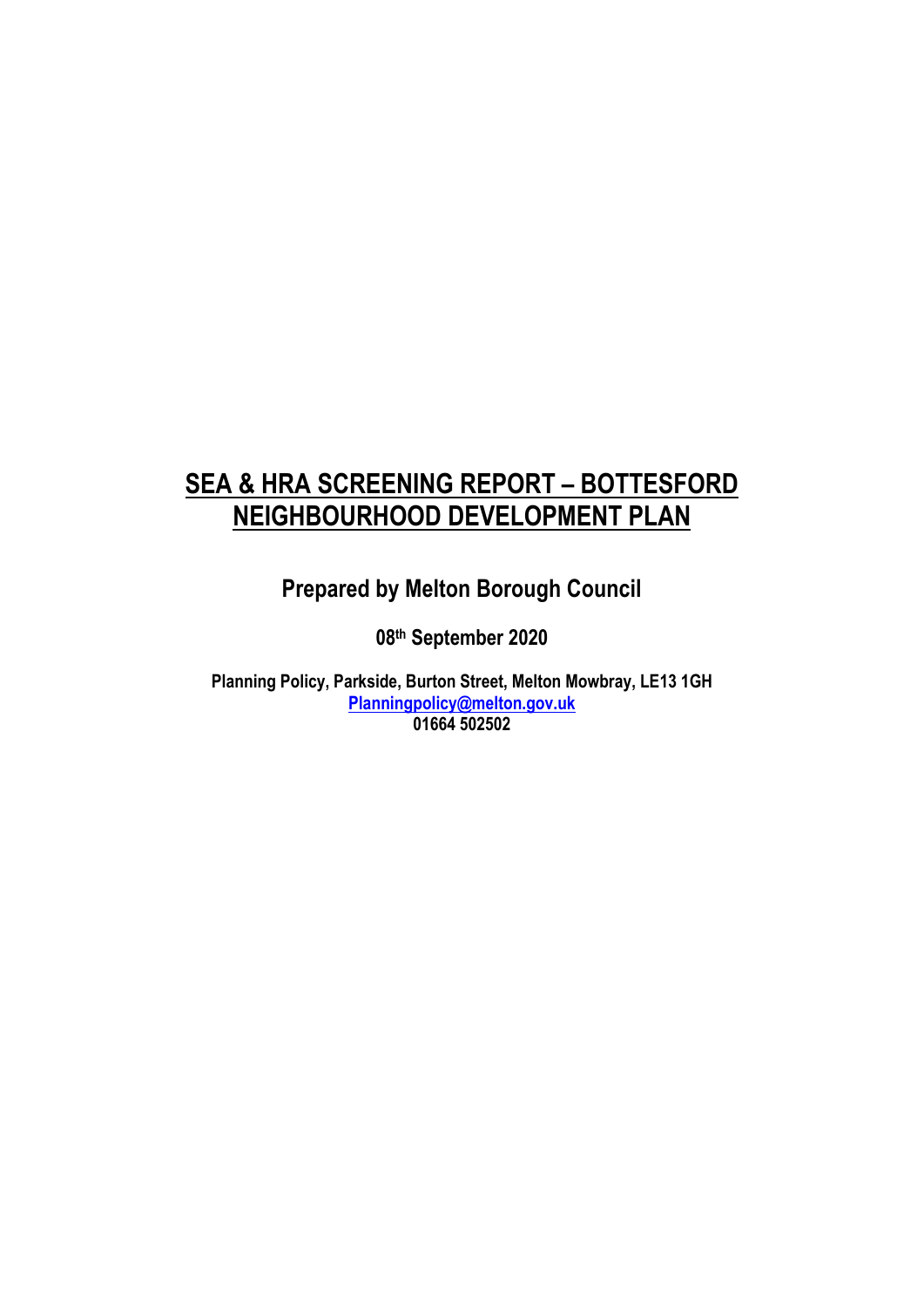### **Introduction**

This screening report tests whether or not the Bottesford Neighbourhood Development Plan requires a SEA (Strategic Environmental Assessment).

This exercise tests whether there are likely to be significant environmental effects arising from the policies in the draft NDP. An environmental assessment is a requirement of The Environmental Assessment of plans and Programmes Regulations 2004. This is the first screening of the draft NDP. If necessary, the screening exercise will also be undertaken for the submission version of the Plan and comments will be invited from the statutory consultation bodies on the conclusions contained in the final report.

The Neighbourhood Development Plan sets the local planning policy framework for Bottesford Parish. When the Plan is 'made' by the local planning authority, it will become part of the Development Plan for Melton Borough and be used for the deciding of Planning Applications in the Parish. Now that the Melton Local Plan has been adopted, the policies in Bottesford NDP must comply with the strategic policies in the Local Plan.

The Neighbourhood Development Plan lists the following as its objectives:

- *Community Objective 1: To ensure that development minimises the impact on the landscape character and biodiversity of the Plan area, recognizing the value of long views and vistas into and out of the rural setting of the villages and the valued open spaces within them.*
- *Community Objective 2: To ensure that all new development is within the Village Envelope, reinforcing the existing rural character.*
- *Community Objective 3: To ensure that future housing growth provides a mix of house types, particularly 2/3 bed dwellings and bungalows, to meet local as well as Borough needs.*
- *Community Objective 4: To ensure all development is designed to a high quality that reflects local style and materials reinforcing the distinctive rural character of the Parish and minimises emissions and resource consumption. Plots for self-build will be encouraged.*
- *Community Objective 5: To maximise local employment opportunities, where this does not encroach on the open countryside, to provide local employment and services for residents and visitors.*
- *Community Objective 6: To seek opportunities to maintain and enhance the social vitality of the Parish by supporting and expanding the range of community facilities within the Parish.*
- *Community Objective 7: To ensure that heritage of the Plan area is protected and, where possible, enhanced.*
- *Community Objective 8: Development should not increase flood risk in the area. Innovative solutions to reduce the risk of future flooding events are supported and sustainable drainage systems should provide biodiversity benefits.*
- *Community Objective 9: To improve walking and cycling within Bottesford village especially road safety of pedestrians crossing the*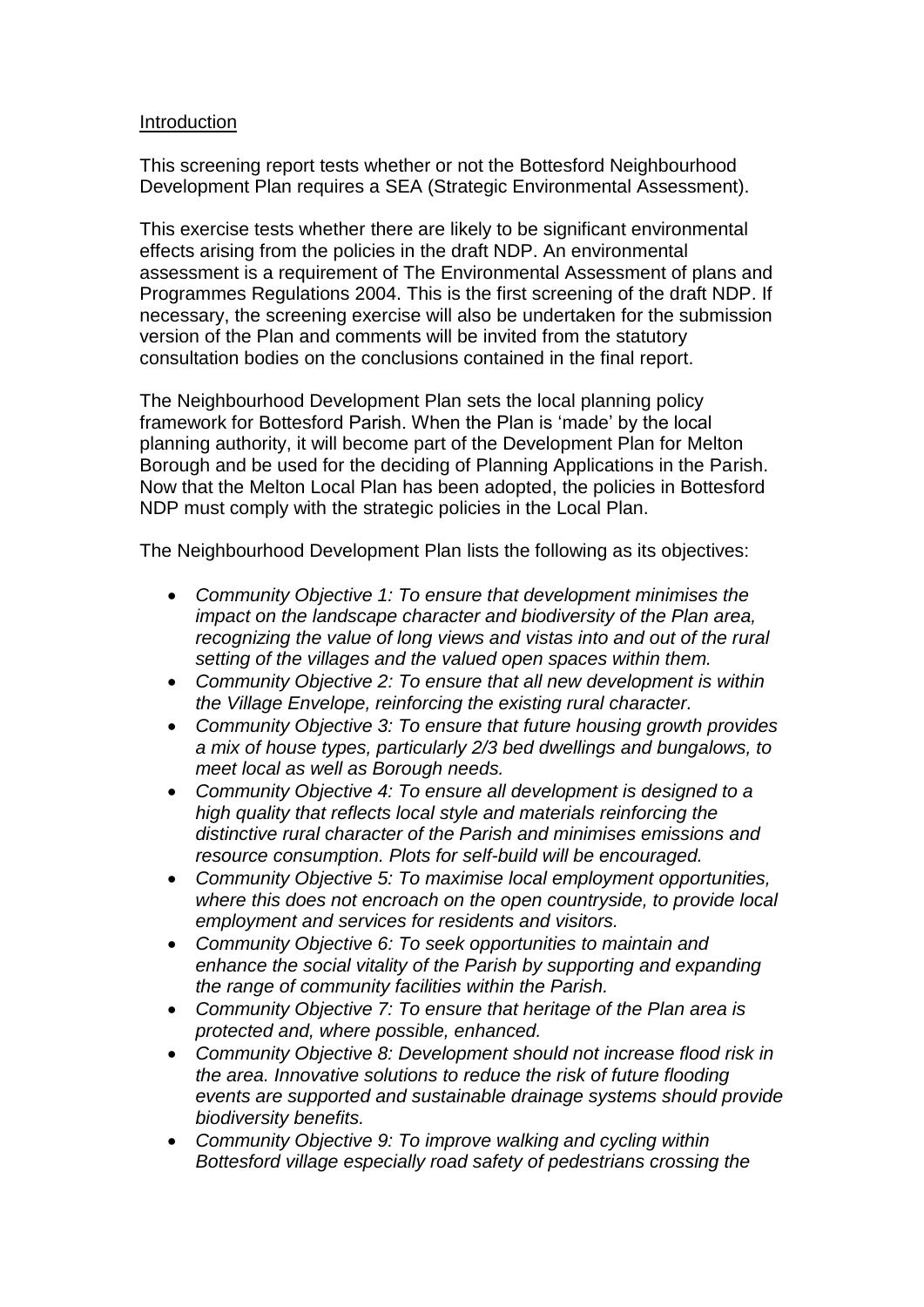*High Street in Bottesford and across the Parish, including access over the A52 and walking along the River Devon.* 

 *Community Objective 10: To encourage developers to consult with the community early in the planning application process (at pre-application stage) and throughout, via mechanisms outlined in this Neighbourhood Plan.*

And defines its vision as:

*In 2036 the Parish will remain an attractive, environmentally friendly and vibrant place for people of all ages including young families where everyone can live, work and play. There will still be lots to do both indoors and out for residents and visitors.* 

*Growth in the Parish will be designed to a high standard with imaginative layouts, innovative housing design and various opportunities for self-build. New development will be well connected to the existing built form. Growth will meet the Parish's housing needs.* 

*New housing development will have been sensitively located within village envelopes to protect the Parish's green spaces, Conservation Areas and its rural setting in the beautiful Vale of Belvoir. The trees, hedgerows and wide grass verges that are part of its character will be protected and green spaces well located and maintained for the enjoyment of residents. Walking and cycling around the Parish will be safe and direct, access to the River Devon will be improved.*

This report concludes, having regard to the location, nature and scale of the Bottesford Neighbourhood Development Plan, it is considered that the policies in the Plan will **not** have significant environmental effects. The rationale behind this conclusion is contained in the remainder of this report.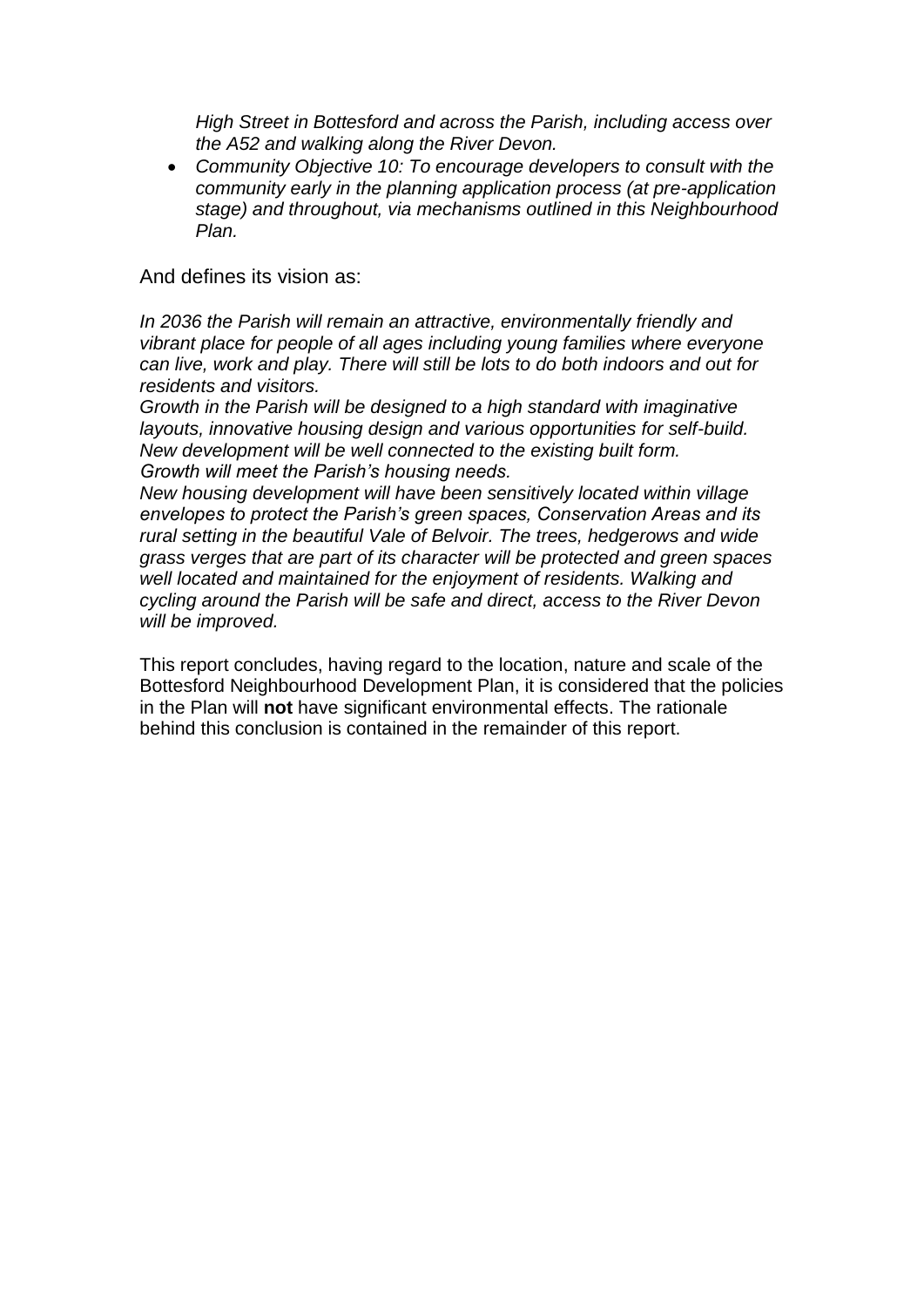| Figure 2 - Application of the SEA Directive to plans and programmes                                                                                                                                                                                                                                                                            |  |                               |                                                                                                                                                            |           |
|------------------------------------------------------------------------------------------------------------------------------------------------------------------------------------------------------------------------------------------------------------------------------------------------------------------------------------------------|--|-------------------------------|------------------------------------------------------------------------------------------------------------------------------------------------------------|-----------|
| This diagram is intended as a guide to the criteria for application of the Directive to plans and<br>programmes (PPs). It has no legal status.                                                                                                                                                                                                 |  |                               |                                                                                                                                                            |           |
| 1. Is the PP subject to preparation and/or adoption by a<br>national, regional or local authority OR prepared by an<br>authority for adoption through a legislative procedure by<br>Parliament or Government? (Art. 2(a))                                                                                                                      |  |                               | No to both criteria                                                                                                                                        |           |
| Yes to either criterion                                                                                                                                                                                                                                                                                                                        |  |                               |                                                                                                                                                            |           |
| 2. Is the PP required by legislative, regulatory or<br>administrative provisions? (Art. 2(a))                                                                                                                                                                                                                                                  |  | <b>No</b>                     |                                                                                                                                                            |           |
| Yes                                                                                                                                                                                                                                                                                                                                            |  |                               |                                                                                                                                                            |           |
| 3. Is the PP prepared for agriculture, forestry, fisheries, energy,<br>industry, transport, waste management, water management,<br>telecommunications, tourism, town and country planning or<br>land use, AND does it set a framework for future<br>development consent of projects in Annexes I and II to the<br>EIA Directive? (Art. 3.2(a)) |  | No to<br>either<br>criterion  | 4. Will the PP, in view of its<br>likely effect on sites,<br>require an assessment<br>under Article 6 or 7 of<br>the Habitats Directive?<br>(Art. 3.2(b))  |           |
| Yes to both criteria                                                                                                                                                                                                                                                                                                                           |  | Yes                           | No                                                                                                                                                         |           |
| 5. Does the PP determine the use of small areas at local level,<br>OR is it a minor modification of a PP subject to Art. 3.2?<br>(Art. 3.3)<br>No to both criteria                                                                                                                                                                             |  | Yes to<br>either<br>criterion | 6. Does the PP set the<br>framework for future<br>development consent of<br>projects (not just projects<br>in Annexes to the EIA<br>Directive)? (Art. 3.4) | <b>No</b> |
|                                                                                                                                                                                                                                                                                                                                                |  |                               | Yes                                                                                                                                                        |           |
| 7. Is the PP's sole purpose to serve national defence or civil<br>emergency, OR is it a financial or budget PP, OR is it<br>co-financed by structural funds or EAGGF programmes<br>2000 to 2006/7? (Art. 3.8, 3.9)                                                                                                                             |  | Yes                           | 8. Is it likely to have a<br>significant effect on the<br>environment? (Art. 3.5)*                                                                         | <b>No</b> |
| No to all criteria                                                                                                                                                                                                                                                                                                                             |  |                               | Yes to any criterion                                                                                                                                       |           |
| <b>DIRECTIVE REQUIRES SEA</b>                                                                                                                                                                                                                                                                                                                  |  |                               | <b>DIRECTIVE DOES NOT</b><br><b>REQUIRE SEA</b>                                                                                                            |           |
| *The Directive requires Member States to determine whether plans or programmes in this category are likely to<br>have significant environmental effects. These determinations may be made on a case by case basis and/or<br>by specifying types of plan or programme.                                                                          |  |                               |                                                                                                                                                            |           |

Bottesford Neighbourhood Development Plan Ł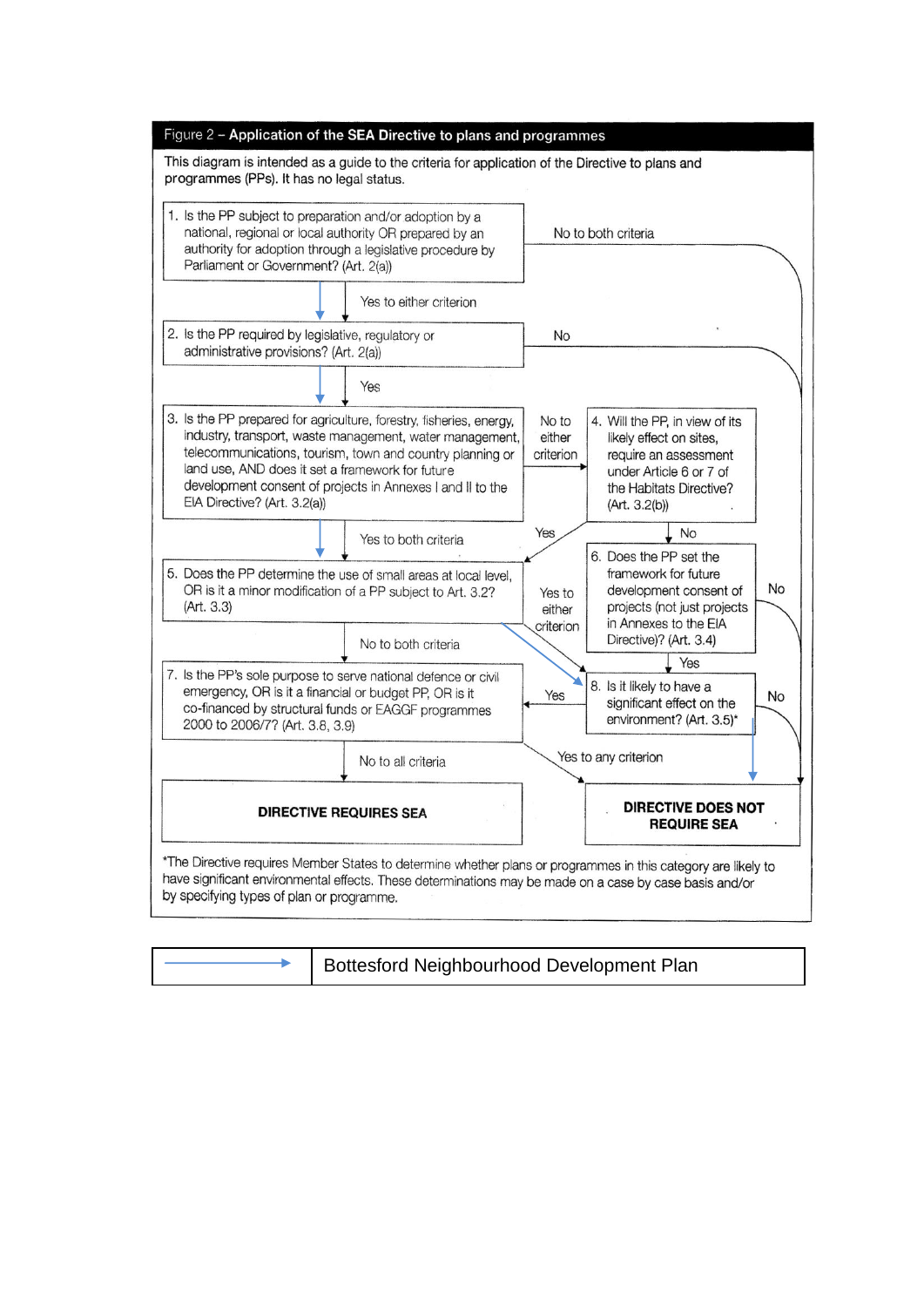## **SEA Criteria**

| <b>SEA Criterion</b>                        | Yes/No    | <b>Explanation</b>                                         |
|---------------------------------------------|-----------|------------------------------------------------------------|
|                                             | (no other |                                                            |
|                                             | answer    |                                                            |
|                                             | except    |                                                            |
|                                             | Yes/No)   |                                                            |
| Is the PP subject to                        | Yes       | Neighbourhood Development                                  |
| preparation and/or adoption                 |           | Plans are prepared by                                      |
| by a national, regional or local            |           | Parish/Town Councils or                                    |
| authority                                   |           | designated                                                 |
|                                             |           | Forums/Community                                           |
| <b>OR</b>                                   |           | Organisations. These are                                   |
|                                             |           | qualifying bodies under the                                |
| prepared by an authority for                |           | Town and Country Planning                                  |
| adoption through a legislative              |           | Act as amended by the                                      |
| procedure by Parliament or                  |           | Localism Act 2011.                                         |
| Government                                  |           |                                                            |
| (Regulation 3)                              |           |                                                            |
| Is the PP required by                       | Yes       | While there is no obligation                               |
| legislative, regulatory or                  |           | on communities to create a                                 |
| administrative provisions?                  |           | Neighbourhood Development                                  |
| (Regulation 3)                              |           | Plan, once they chose to do                                |
|                                             |           | so it becomes part of the                                  |
|                                             |           | <b>Statutory Development Plan.</b>                         |
| Is the PP prepared for                      | Yes       | Neighbourhood Development                                  |
| agriculture, forestry, fisheries,           |           | Plans can cover some of the                                |
| energy, industry, transport,                |           | topics identified in this list and                         |
| waste management, water                     |           | they could set the framework<br>for development of a scale |
| management,<br>telecommunications, tourism, |           | that would fall under Annex II                             |
| town and country planning or                |           | of the EIA Directive. However                              |
| land use                                    |           | for Neighbourhood                                          |
|                                             |           | Development Plans,                                         |
| AND                                         |           | developments which fall                                    |
|                                             |           | under Annex I of the EIA                                   |
| does it set a framework for                 |           | Directive are "excluded                                    |
| future development consent                  |           | development" as set out in                                 |
| of projects in Annexes I and II             |           | Section 61k of the Town and                                |
| to the EIA Directive?                       |           | Country Planning Act 1990                                  |
| (Regulation $4(2)(a)$ )                     |           | (as amended by the Localism                                |
|                                             |           | Act 2011)                                                  |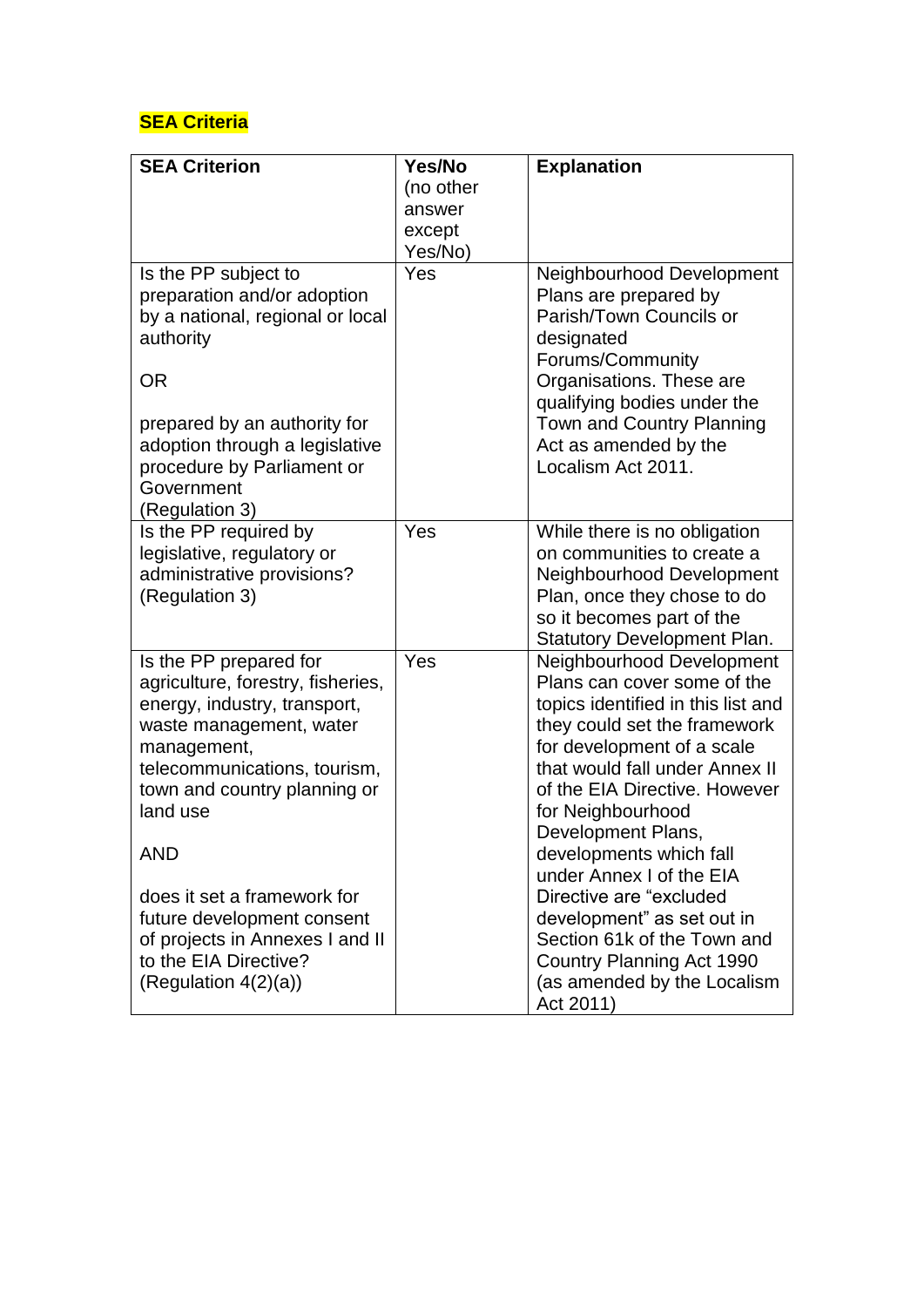| <b>SEA Criterion</b>                                                                                                                                              | Yes/No           | <b>Explanation</b>                                                                                                                                                                                                                                                                                                                                                                                                                                                                                                        |
|-------------------------------------------------------------------------------------------------------------------------------------------------------------------|------------------|---------------------------------------------------------------------------------------------------------------------------------------------------------------------------------------------------------------------------------------------------------------------------------------------------------------------------------------------------------------------------------------------------------------------------------------------------------------------------------------------------------------------------|
|                                                                                                                                                                   | (no other        |                                                                                                                                                                                                                                                                                                                                                                                                                                                                                                                           |
|                                                                                                                                                                   | answer<br>except |                                                                                                                                                                                                                                                                                                                                                                                                                                                                                                                           |
|                                                                                                                                                                   | Yes/No)          |                                                                                                                                                                                                                                                                                                                                                                                                                                                                                                                           |
| Will the PP, in view of its<br>likely effect on sites, require<br>an assessment under Articles<br>6 or 7 of the Habitats<br>Directive?<br>(Regulation $4(2)(b)$ ) | <b>No</b>        | The locations promoted for<br>development do not fall under<br>any locations known by the<br>Council to contain protected<br>species. The sites, indirectly<br>promoted (or accepted) by<br>the NDP are the allocations in<br>the Local Plan. The<br>assessment of these sites is<br>part of the Local Plan<br>evidence base. The sites<br>have been, directly or<br>indirectly, assessed and<br>appraised in the Whole Plan<br>SA and no major issues were<br>identified during the<br>examination of the Local<br>Plan. |
|                                                                                                                                                                   |                  | All the sites have gone<br>through SHLAA assessment<br>ensuring effects on<br>biodiversity, flood risk, etc.<br>are all acceptable and would<br>not constitute significant<br>impact.                                                                                                                                                                                                                                                                                                                                     |
| Does the PP determine the<br>use of small areas at local<br>level                                                                                                 | Yes              | Neighbourhood Development<br>Plans by definition determine<br>the use of small areas at a<br>local level. Bottesford Parish                                                                                                                                                                                                                                                                                                                                                                                               |
| <b>OR</b><br>is it a minor modification of a                                                                                                                      |                  | principally contains four<br>settlements - Bottesford,<br>Easthorpe, Muston and                                                                                                                                                                                                                                                                                                                                                                                                                                           |
| <b>PP</b>                                                                                                                                                         |                  | Nortmanton.                                                                                                                                                                                                                                                                                                                                                                                                                                                                                                               |
| subject to Regulation $4(2)(a)$<br>(Regulation 4(3))                                                                                                              |                  |                                                                                                                                                                                                                                                                                                                                                                                                                                                                                                                           |
| Does the PP set the                                                                                                                                               | Yes              | A Neighbourhood                                                                                                                                                                                                                                                                                                                                                                                                                                                                                                           |
| framework for future                                                                                                                                              |                  | Development Plan forms part                                                                                                                                                                                                                                                                                                                                                                                                                                                                                               |
| development consent of<br>projects (not just projects in                                                                                                          |                  | of the development plan and<br>therefore will be used in the                                                                                                                                                                                                                                                                                                                                                                                                                                                              |
| Annexes to the EIA                                                                                                                                                |                  | decision making process. The                                                                                                                                                                                                                                                                                                                                                                                                                                                                                              |
| Directive)?                                                                                                                                                       |                  | policies in a Neighbourhood                                                                                                                                                                                                                                                                                                                                                                                                                                                                                               |
| (Regulation 4(4))                                                                                                                                                 |                  | Development Plan therefore                                                                                                                                                                                                                                                                                                                                                                                                                                                                                                |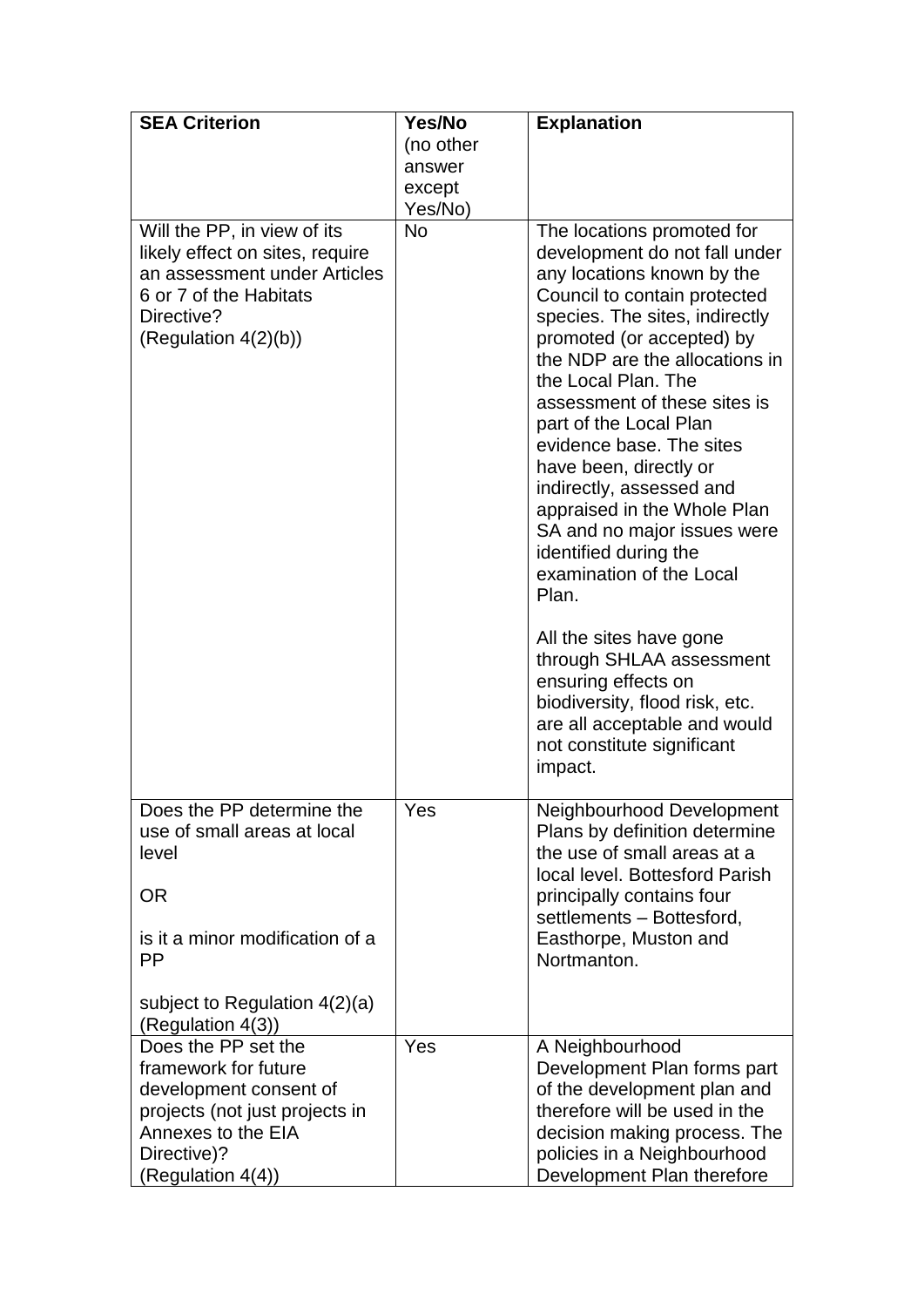| <b>SEA Criterion</b>                                                                         | Yes/No<br>(no other<br>answer<br>except<br>Yes/No) | <b>Explanation</b>                                                                                                                                                                                                                                                                                                                                                                                                                                                                                                                                                                                                                                                                                                 |
|----------------------------------------------------------------------------------------------|----------------------------------------------------|--------------------------------------------------------------------------------------------------------------------------------------------------------------------------------------------------------------------------------------------------------------------------------------------------------------------------------------------------------------------------------------------------------------------------------------------------------------------------------------------------------------------------------------------------------------------------------------------------------------------------------------------------------------------------------------------------------------------|
|                                                                                              |                                                    | set the framework for future<br>developments.                                                                                                                                                                                                                                                                                                                                                                                                                                                                                                                                                                                                                                                                      |
| Is the PP likely to have a<br>significant effect on the<br>environment?<br>(Regulation 4(5)) | <b>No</b>                                          | The locations promoted for<br>development do not fall under<br>any locations known by the<br>Council to contain protected<br>species. The sites, indirectly<br>promoted (or accepted) by<br>the NDP are the allocations in<br>the Local Plan. The<br>assessment of these sites is<br>part of the Local Plan<br>evidence base. The sites<br>have been, directly or<br>indirectly, assessed and<br>appraised in the Whole Plan<br>SA and no major issues were<br>identified during the<br>examination of the Local<br>Plan.<br>All the sites have gone<br>through SHLAA assessment<br>ensuring effects on<br>biodiversity, flood risk, etc.<br>are all acceptable and would<br>not constitute significant<br>impact. |
| Is the PP's sole purpose to<br>serve national defence or civil<br>emergency                  | <b>No</b>                                          | No to all criteria.                                                                                                                                                                                                                                                                                                                                                                                                                                                                                                                                                                                                                                                                                                |
| <b>OR</b>                                                                                    |                                                    |                                                                                                                                                                                                                                                                                                                                                                                                                                                                                                                                                                                                                                                                                                                    |
| is it co-financed by structural<br>funds or EAGGF programmes<br>2000 to 2006/7               |                                                    |                                                                                                                                                                                                                                                                                                                                                                                                                                                                                                                                                                                                                                                                                                                    |
| <b>OR</b>                                                                                    |                                                    |                                                                                                                                                                                                                                                                                                                                                                                                                                                                                                                                                                                                                                                                                                                    |
| Is it a financial or budget PP?                                                              |                                                    |                                                                                                                                                                                                                                                                                                                                                                                                                                                                                                                                                                                                                                                                                                                    |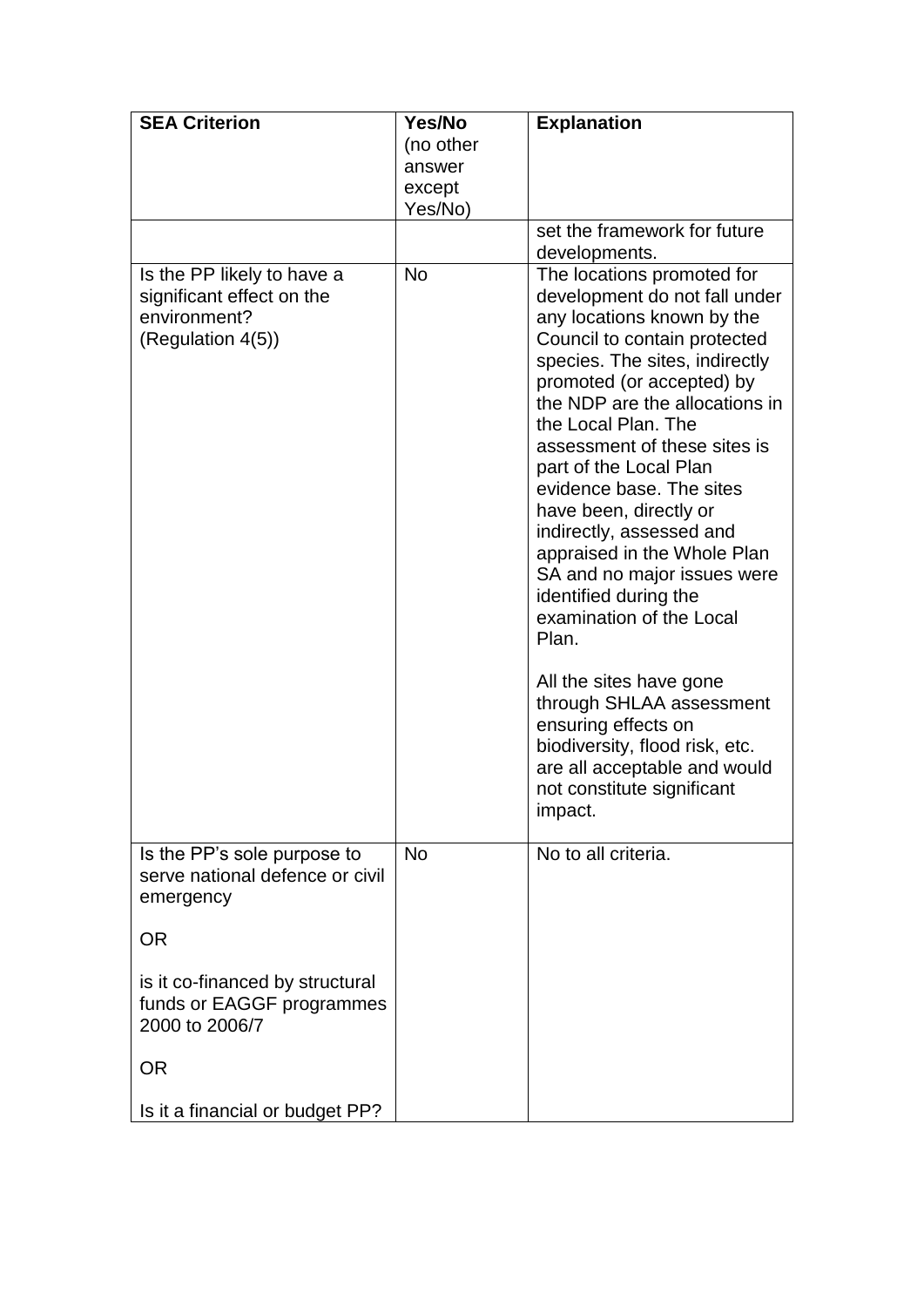**Likely Significance of Effects on the Environment**

| Criteria for determining the<br>likely significance of<br>effects on the environment                                                                                                                  | <b>Likely to</b><br>have<br>significant<br>environment<br>al effects?<br>Yes/No<br>(no other<br>answer except<br>Yes/No) | <b>Summary of significant</b><br>environmental effects<br>(negative and positive)                                                                                                                                                                                                                                                                                                                    |
|-------------------------------------------------------------------------------------------------------------------------------------------------------------------------------------------------------|--------------------------------------------------------------------------------------------------------------------------|------------------------------------------------------------------------------------------------------------------------------------------------------------------------------------------------------------------------------------------------------------------------------------------------------------------------------------------------------------------------------------------------------|
| the degree to which the PP<br>sets a framework for<br>projects and other activities,<br>either with regard to the<br>location, nature, size and<br>operating conditions or by<br>allocating resources | <b>No</b>                                                                                                                | The Bottesford<br>Neighbourhood Development<br>Plan looks to allocate<br>(indirectly) a modest amount<br>of housing and support<br>existing services and<br>facilities. This level of growth<br>will have a small impact on<br>the Environment, as will most<br>development, however not<br>large enough to be classed<br>as significant. This was<br>assessed during the Local<br>Plan examination. |
| the degree to which the PP<br>influences other plans and<br>programmes including those<br>in a hierarchy                                                                                              | <b>No</b>                                                                                                                | The NDP must be in<br>conformity with the Melton<br>Local Plan. This will be done<br>through regulation 14 and 16<br>consultation responses from<br>the Council and constant<br>communication with the<br>Neighbourhood Plan Group.<br>A Neighbourhood<br>Development Plan is<br>influenced by Local and<br>National Policy, not the other<br>way round.                                             |
| the relevance of the PP for<br>the integration of<br>environmental considerations<br>in particular with a view to<br>promoting sustainable<br>development                                             | <b>No</b>                                                                                                                | <b>Whilst the Bottesford</b><br>Neighbourhood Development<br>Plan does seek to deliver<br>growth, it also looks at<br>policies relevant to the<br>environment to ensure that<br>there is an integrated<br>approach to both<br>development and the<br>environment.                                                                                                                                    |
| environmental problems<br>relevant to the PP                                                                                                                                                          | <b>No</b>                                                                                                                | None known.                                                                                                                                                                                                                                                                                                                                                                                          |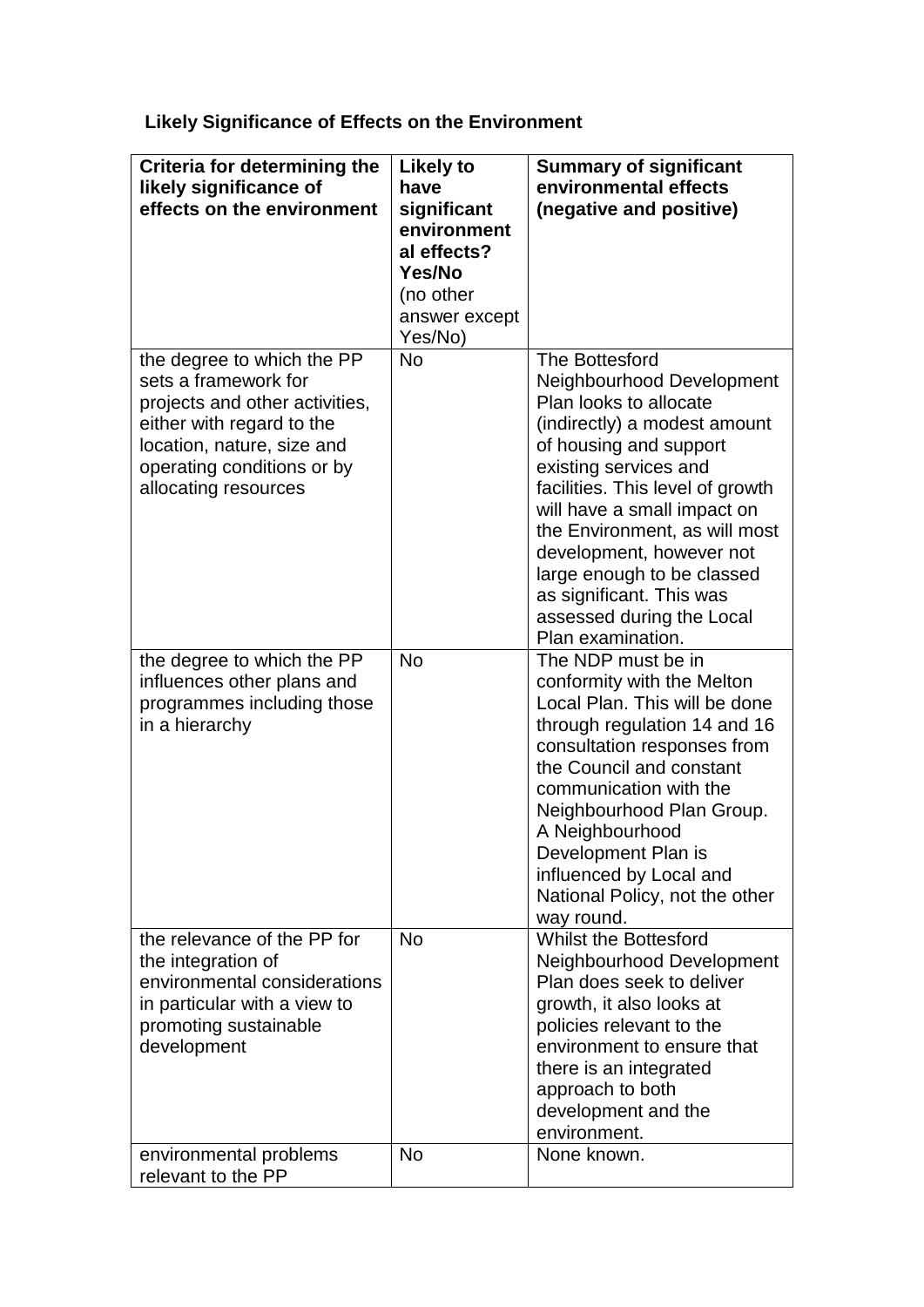| the relevance of the PP for<br>the implementation of<br>Community legislation on the<br>environment (e.g. PPs linked<br>to waste management or<br>water protection | <b>No</b> | This PP does not look at the<br>management of waste or<br>other such issues. These will<br>be handled by<br>Borough/County led PPs and<br>thus out of the remit of the<br><b>Bottesford Neighbourhood</b><br>Development Plan.                                                                                                                                                                                                                                                  |
|--------------------------------------------------------------------------------------------------------------------------------------------------------------------|-----------|---------------------------------------------------------------------------------------------------------------------------------------------------------------------------------------------------------------------------------------------------------------------------------------------------------------------------------------------------------------------------------------------------------------------------------------------------------------------------------|
| the probability, duration,<br>frequency and reversibility of<br>the effects                                                                                        | <b>No</b> | The Bottesford<br>Neighbourhood Development<br>Plan has been created to<br>deliver modest growth within<br>the Parish. Whilst it is<br>accepted that development<br>for the most part is not easily<br>reversed, especially when on<br>agricultural or other greenfield<br>sites, the modest scale of<br>development promoted in the<br>locality means there is<br>unlikely to be a significant<br>environmental effect. This<br>was assessed during the<br>Local Plan process. |
| the cumulative nature of the<br>effects                                                                                                                            | <b>No</b> | The Bottesford<br>Neighbourhood Development<br>Plan has been created to<br>deliver modest growth in the<br>Parish. No significant<br>environmental effects are<br>anticipated from growth of<br>this level.                                                                                                                                                                                                                                                                     |
| the transboundary nature of<br>the effects                                                                                                                         | <b>No</b> | This plan is localised to the<br>Parish of Bottesford and<br>whilst there will be some<br>effects on Neighbouring<br>Parishes, these are<br>considered to be minor given<br>the modest scale of growth as<br>suggested over the Plan<br>Period.                                                                                                                                                                                                                                 |
| the risks to human health or<br>the environment (e.g. due to<br>accidents)                                                                                         | <b>No</b> | Whilst there is a perception<br>that increased levels of<br>development can have an<br>adverse effect on human<br>health and the environment,<br>through reasoning such as                                                                                                                                                                                                                                                                                                      |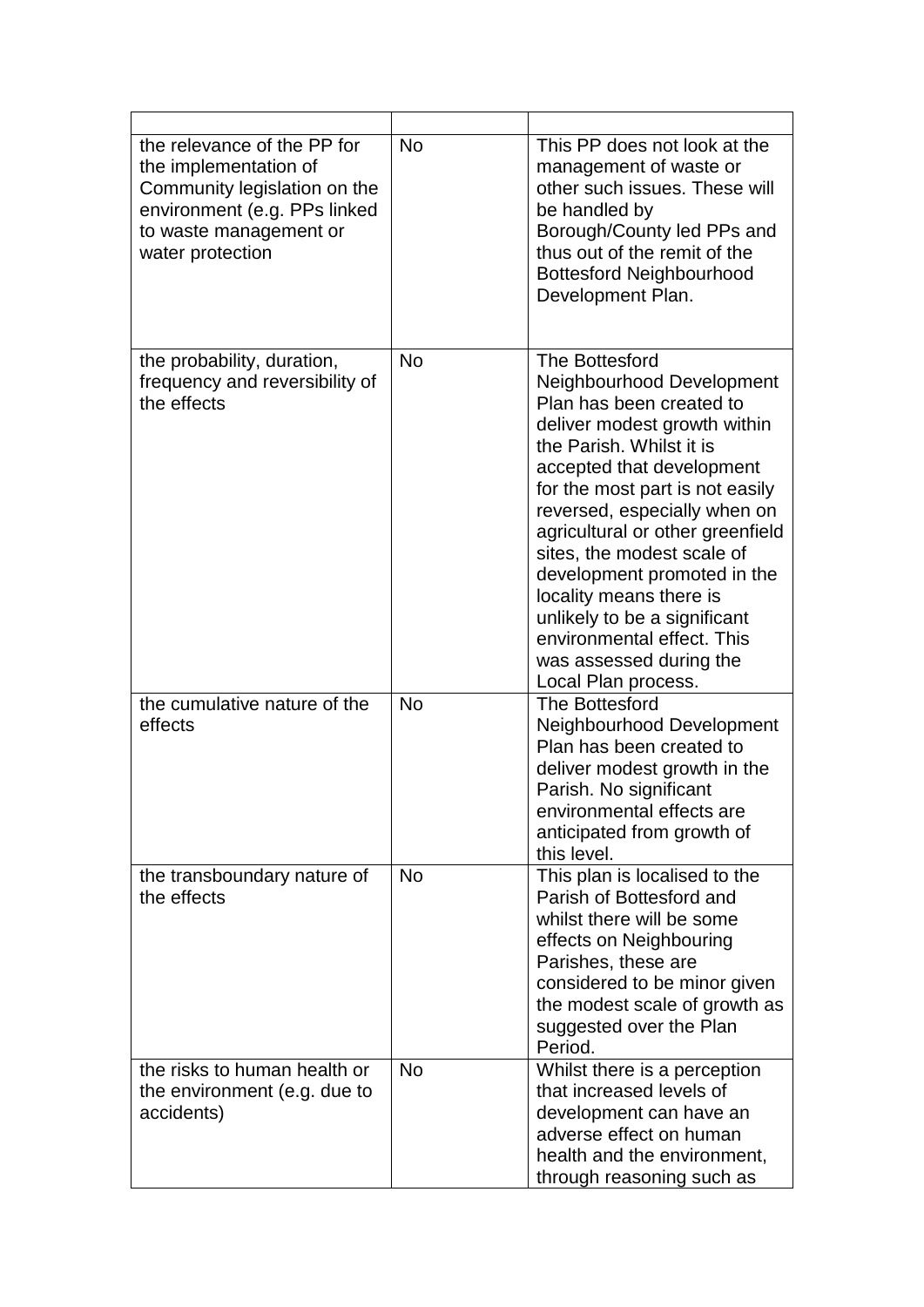|                                                                                                                                                                                                                                                   |           | increased car journeys<br>increasing the chances of an<br>accident and pollution from<br>increased development, this<br>is only likely to be the case<br>with largescale development.<br>The scale of development as<br>(indirectly) suggested in the<br><b>Bottesford Neighbourhood</b><br>Development Plan is unlikely<br>to have a significant<br>environmental effect on either<br>the risks to human health or<br>the environment.                                                                                                                                                                                                             |
|---------------------------------------------------------------------------------------------------------------------------------------------------------------------------------------------------------------------------------------------------|-----------|-----------------------------------------------------------------------------------------------------------------------------------------------------------------------------------------------------------------------------------------------------------------------------------------------------------------------------------------------------------------------------------------------------------------------------------------------------------------------------------------------------------------------------------------------------------------------------------------------------------------------------------------------------|
| the magnitude and spatial<br>extent of the effects<br>(geographical area<br>and size of the population<br>likely to be affected)                                                                                                                  | No        | This plan is localised to the<br>Parish of Bottesford and<br>contains modest development<br>proposals. Whilst there will be<br>some effects on Neighbouring<br>Parishes, these are<br>considered to be minor given<br>the modest scale of growth as<br>suggested over the Plan<br>Period.                                                                                                                                                                                                                                                                                                                                                           |
| the value and vulnerability of<br>the area likely to be affected<br>due to:<br>(i) special natural<br>characteristics or cultural<br>heritage;<br>(ii) exceeded environmental<br>quality standards or limit<br>values<br>(iii) intensive land-use | <b>No</b> | The Parish contains a<br>number of Environmental and<br>Heritage assets – these are<br>identified in the draft NDP.<br>Despite of this, it is not<br>considered it will have a<br>significant effect on the<br>conservation area or any<br>listed buildings.<br>The Neighbourhood<br>Development Plan also looks<br>at opportunities to improve<br>environmental features which<br>must be weighed into the<br>planning balance. Overall the<br>Neighbourhood Development<br>Plan as suggested will have<br>limited impacts on the<br>criterion as listed, however on<br>all three accounts the effects<br>are not considered to be<br>significant. |
| the effects on areas or<br>landscapes which have a                                                                                                                                                                                                | <b>No</b> | No nationally or<br>internationally protected                                                                                                                                                                                                                                                                                                                                                                                                                                                                                                                                                                                                       |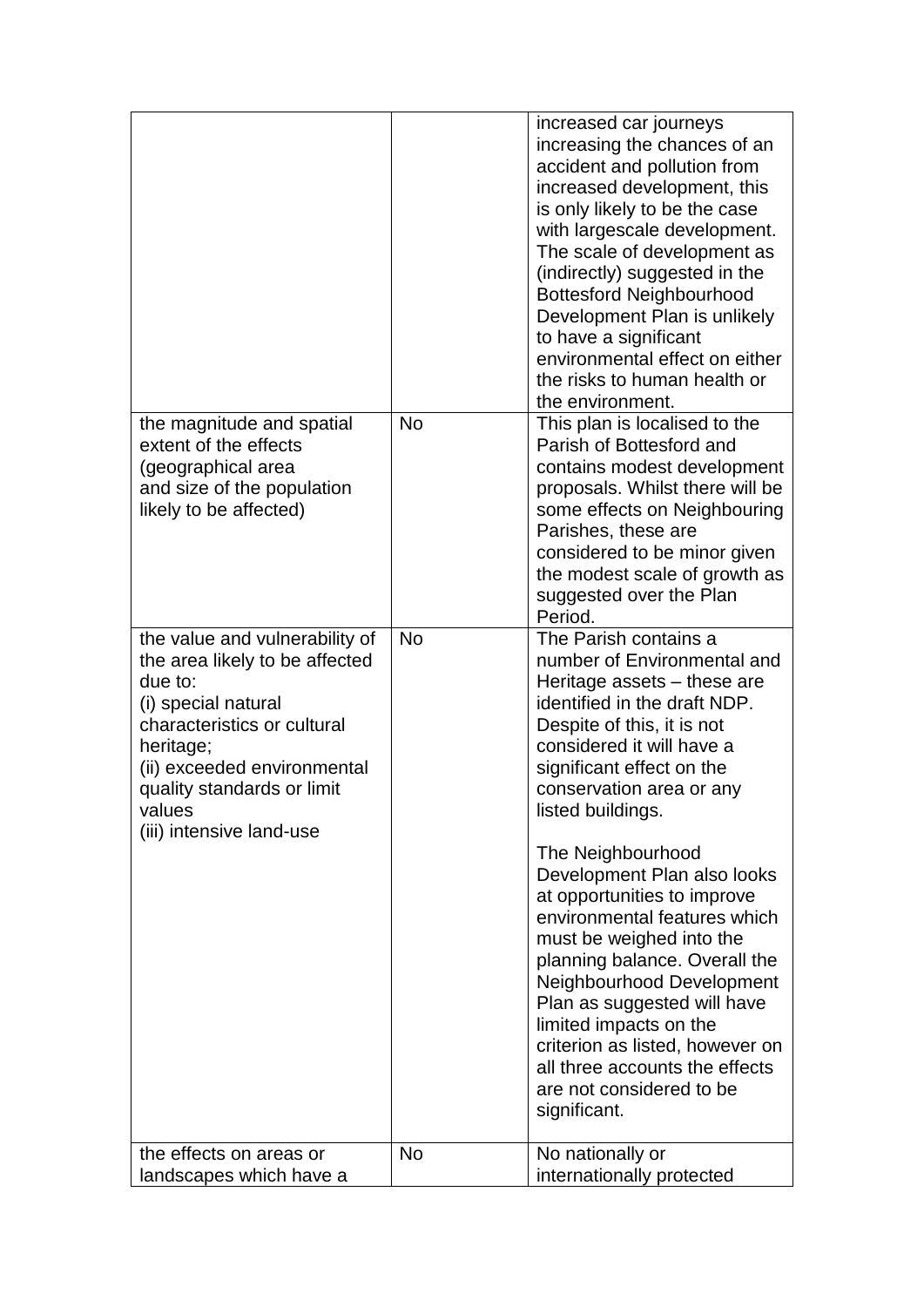| recognised               | I landscapes in or in the setting |
|--------------------------|-----------------------------------|
| national, Community or   | of the Parish.                    |
| international protection |                                   |
| status                   |                                   |
|                          |                                   |

### **Part E – Summary of Environmental Effects**

(Provide a summary of the significant environmental effects of the PP)

1) The Bottesford Neighbourhood Development Plan is, by referring to the Local Plan allocations, a site allocations document and as such promotes development on four sites – these sites are allocations in the recently adopted Local Plan and therefore have been assessed as part of the Local Plan process. The development of these sites, like most developments, will have an environmental effect.

2) The Neighbourhood Development Plan looks to protect a number of locations known to have environmental, social and historical significance and more generally protect the natural environment through Policies 2-6. This will likely have a positive impact on the environment.

Overall it is considered that while the Bottesford Neighbourhood Development Plan will, if made, have some effect on the environment, the scale, location and nature of that proposed will **not** have significant environmental effects and will contribute to promoting sustainable development in the Parish.

### **Part F – Consultee Comments**

### **Natural England**

We can confirm that it is considered unlikely that any significant environmental effects will result from the implementation of the Neighbourhood Plan.

### **Environment Agency**

From the perspective of the remit of the EA we do not disagree with the conclusion that an SEA is not required. However we note that there a number of SSI's in relative close proximity of the Neighbourhood Plan Area, namely Debdale Meadow, Muston, and Muston Meadows and we therefore recommend that the views of Natural England are also sought.

### **Historic England**

On the basis of the information supplied and in the context of the criteria set out in Schedule 1 of the Environmental Assessment Regulations [Annex II of 'SEA' Directive], Historic England is of the view that the preparation of a Strategic Environmental Assessment is not likely to be required.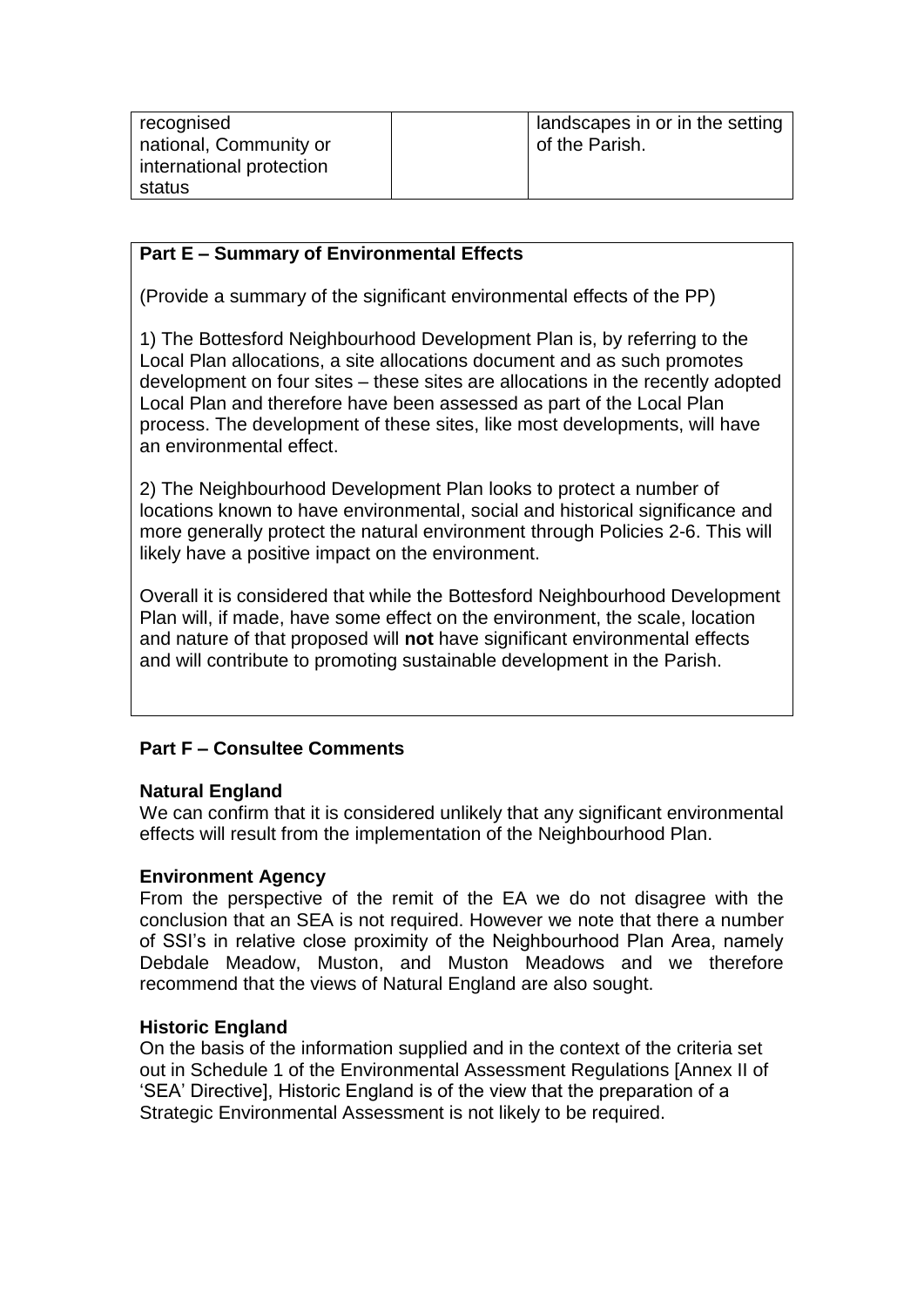### **Part G– Screening Outcome**

Screening is required under the Strategic Environmental Assessment Regulations, 2010 (Legal Notice 497 of 2010). It is our view that:



An SEA is required because the PP falls under the scope of Regulation 4(3) of the Regulations and is likely to have significant environmental effects

An SEA is required because the PP falls under the scope of Regulation 4(4) of the Regulations and is likely to have significant environmental effects



An SEA is not required because the PP is unlikely to have significant environmental effects.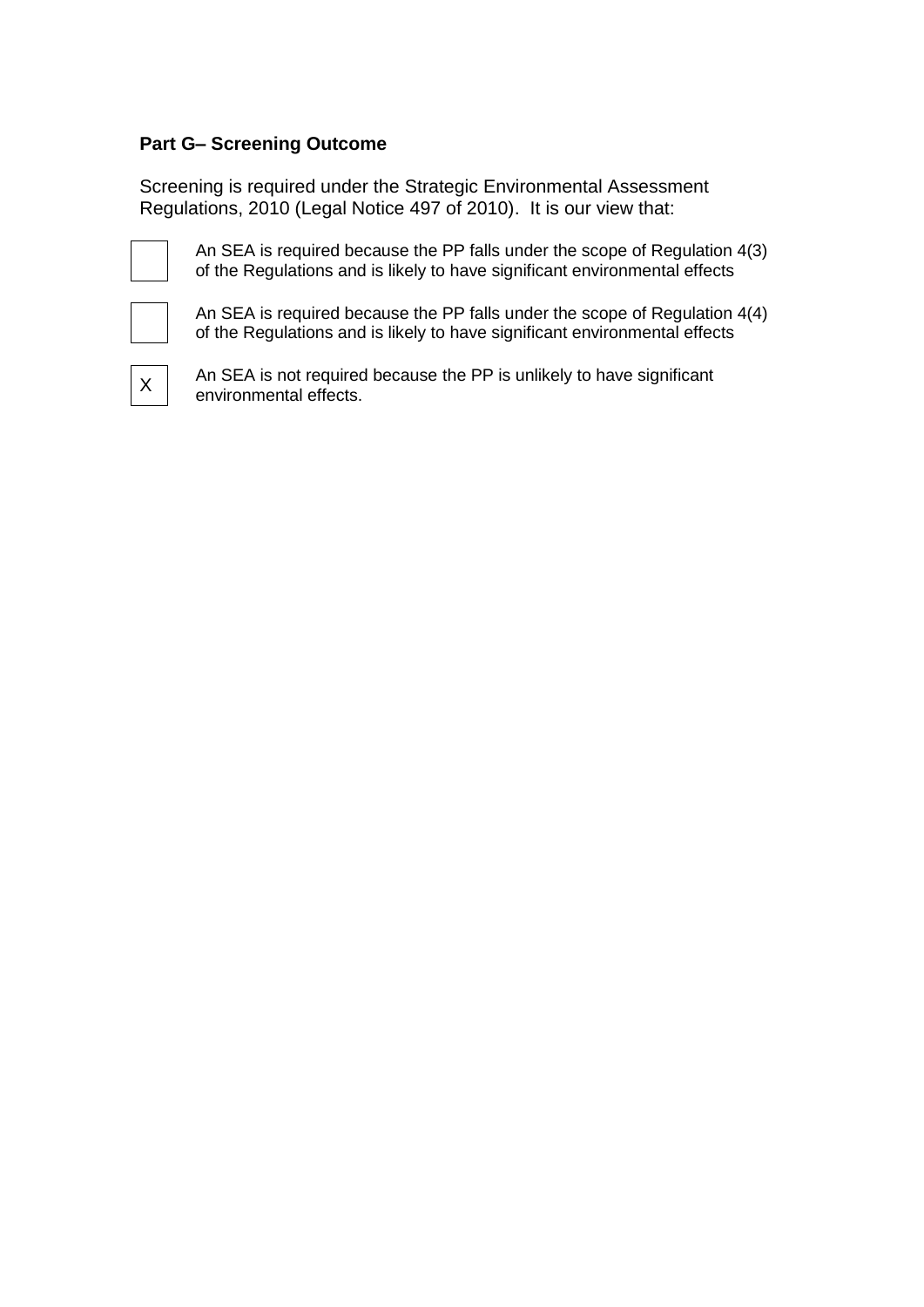# **HRA**

### Introduction

HRA screening is split into three stages, the first of which, like SEA is the screening stage. Again like SEA, the screening stage is to firstly establish if there are any likely significant effects possible as a result of the implementation of the plan. The screening process focusses around Natura 2000 sites, which are internationally protected wildlife sites.

The Neighbourhood Development Plan sets the local planning policy framework for Bottesford Parish. When the Plan is 'adopted' by the local planning authority, it will become part of the Development Plan for Melton Borough and be used for the deciding of Planning Applications in the Parish, alongside Melton Local Plan. Now that the Melton Local Plan is adopted, the policies in Bottesford NDP must comply with the strategic policies in the Local Plan.

This report concludes, having regard to the location, nature and scale of the Bottesford Neighbourhood Development Plan, it is considered that the policies in the Plan will **not** have significant environmental effects on any Natura 2000 sites. The rationale behind this conclusion is contained in the remainder of this report.

### Relevant Natura 2000 Sites

Rutland Water Special Protection Area (SPA)/RAMSAR is the nearest international designated site to the Bottesford Neighbourhood Development Plan boundary. Due to the modest scale of development promoted and the distance to Rutland water, this screening report concludes that there will be no significant impacts on Rutland Water or other Natura 2000 sites.

Rutland Water is a man made pump storage reservoir created by the damming of the Gwash Valley in 1975 and is the largest reservoir in the United Kingdom. In general the reservoir is drawn down in the summer and filled during the autumn and winter months when river levels are high. The main habitats are open water and a mosaic of lagoons, reedswamp, marsh, old meadows, scrub and woodland. The lagoons are one of the most important areas for wintering wildfowl.

| <b>SPA</b> | Qualifies under Atricle 4.2 by supporing populations of<br>European importance of the following migratory<br>species over winter:                                          |
|------------|----------------------------------------------------------------------------------------------------------------------------------------------------------------------------|
|            | - Shoveler Anas clypeata<br>- Teal Anas crecca*<br>- Wigeon Anas Penelope*<br>- Gadwall Anas strepera<br>- Tufted Duck Aythya fuligula*<br>- Goldeneye Bucephala clangula* |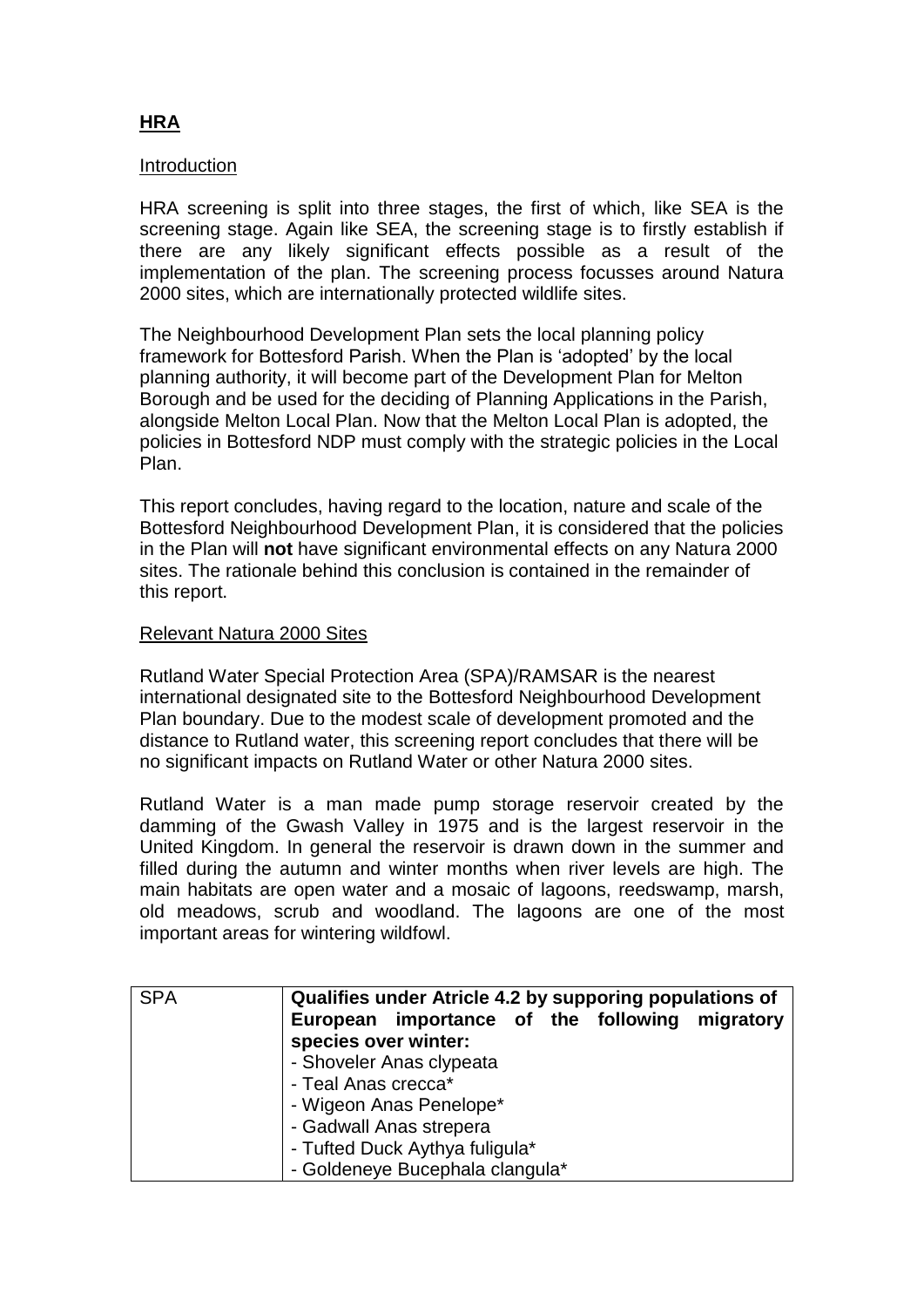|               | - Mute Swan Cygnus atra*<br>- Goosander Mergus merganser*<br>- Great Creased Grebe Podiceps cristatus*                          |
|---------------|---------------------------------------------------------------------------------------------------------------------------------|
|               | Qualifies under Article 4.2 by regularly supporting at<br>least 20,000 waterfowl.                                               |
|               | * Species that may be removed following the SPA Review *Stroud et<br>al, 2001; The UK SPA network: its scope and content, JNCC) |
| <b>RAMSAR</b> | R RAMSAR criterion 5 - Assemblages of international<br>importance Species with peak counts in winter:                           |
|               | - 19274 waterfowl (5 year peak mean 1998-99<br>2002/2003)                                                                       |
|               | RAMSAR criterion 6 - Species/populations occurring at<br>levels of international importance                                     |
|               | <b>Qualifying Species:</b>                                                                                                      |
|               | - Gadwall Anas strepera                                                                                                         |
|               | - Northern shoveler Anas clypeata                                                                                               |

This site has been assessed for HRA in the Rutland County Council Core Strategy and Site Allocations and Policies Document (the District the site is within), as well as the Uppingham Neighbourhood Development Plan which was made in 2016. The Screening Report for the latter, which was negatively screened, can be found at: [http://media.freeola.com/other/28083/sa-sea](http://media.freeola.com/other/28083/sa-sea-hrascreeningreport-2.pdf)[hrascreeningreport-2.pdf](http://media.freeola.com/other/28083/sa-sea-hrascreeningreport-2.pdf) .

The following is an assessment of Rutland Water from the aforementioned HRA screening

"The sensitivities and vulnerabilities of the site have been identified in HRA assessments for Rutland County Council's Core Strategy and Site Allocations and Policies. It is identified that the most noticeable species are the populations of gadwall and shoveler (it is likely that all other species will be removed from the site citation (other than as Assemblage species) by the SPA Review, when adopted). Data on the use of the site by these species indicate that gadwall and shoveler numbers peak in the autumn, generally around September/October, before declining over the winter period. This suggests that Rutland is mainly used as a refuge whilst species are moulting in early autumn, before dispersing from the site to other wintering areas as winter progresses. During the winter, gadwall and shoveler occupy more extensive open waters of lakes, reservoirs and gravel puts. Threats include disturbance and water pollution. The principle sensitivities and vulnerabilities of Rutland Water therefore include:

- Water Quality. The level of phosphate can vary above the recommended level at certain times of the year. This increases the risk of a shift in the trophic status of the water body to an algae dominated system, which would adversely affect the site;
- Water level. The water level is linked to abstraction and affects accessible aquatic plants are for wildfowl feeding on the site. The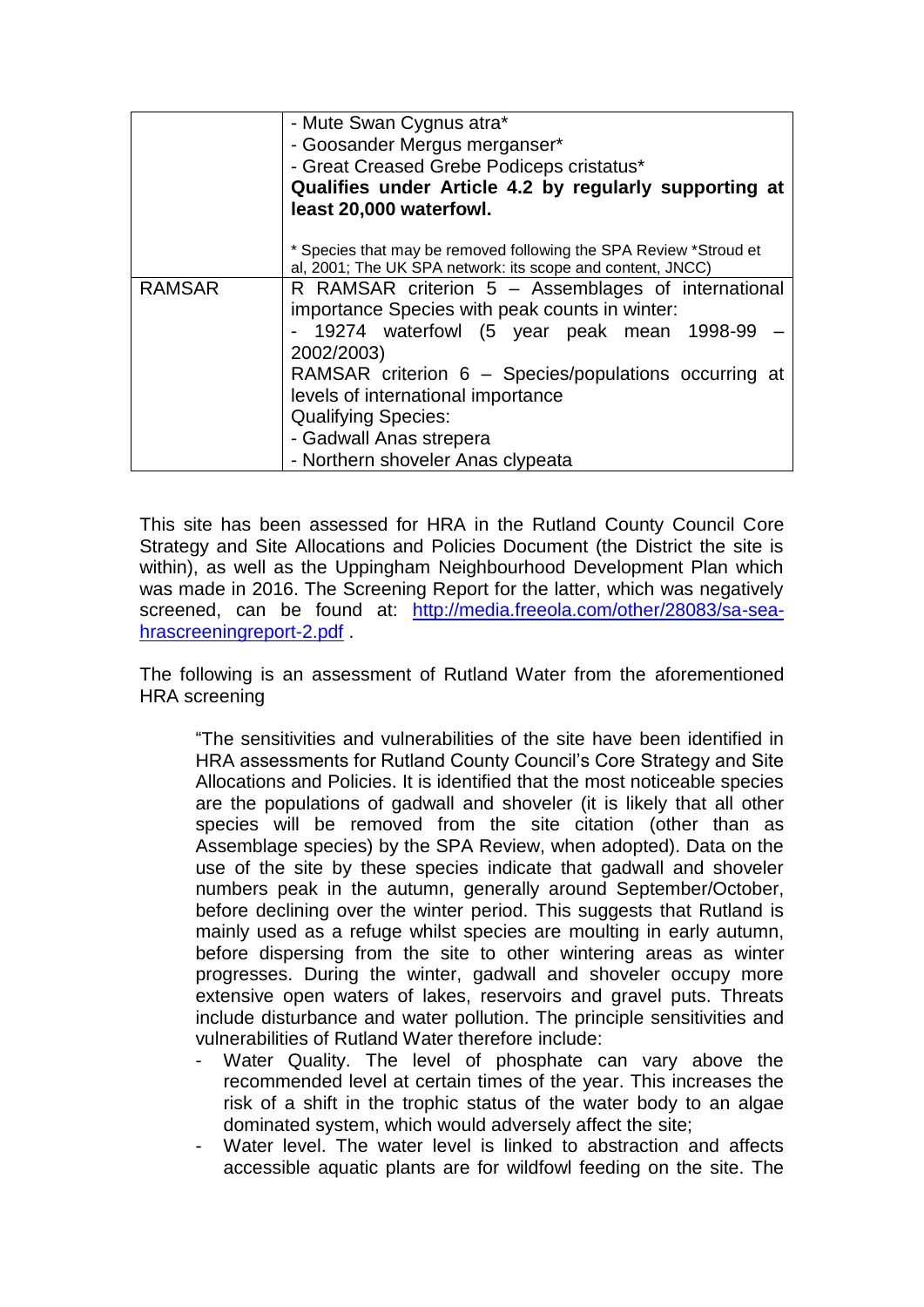ecological perturbation that frequent lowering and raising of water levels causes could be an important factor in whether or not a switch in trophic status occurs.

Recreation. Management of the trout fishery has caused some debate over potential effects on site ecology. In addition, water sports such as sailing have the potential to affect the site through disturbance. Casual recreation around the site margins may also affect some interest features. The site and the interest features are most likely to be vulnerable to disturbance during the key autumn period." (Uppingham SEA and HRA Screening Report, May 2013).

### Impacts as a result of the plan

The Bottesford Neighbourhood Development Plan, whilst a document that (indirectly) delivers housing allocations, is limited in its scale and proposes modest development over a 16-years' period. This growth, whilst predominantly on greenfield sites which may have a limited effect on local wildlife populations, it is too distant and modest to effect the Natura 2000 site in any demonstrable way.

The conclusion of this report therefore is that there is likely to be no demonstrable impact on Rutland Water at all, nor any other Natura 2000 site and as such there is no likely significant impact on Rutland Water or any other Natura 2000 sites. Therefore a full HRA assessment will not be required.

### **Consultee Comments – to be sent for consultation again on the addendum**

### **Natural England**

Natural England also agrees with the report's conclusions that the Bottesford Neighbourhood Plan would not be likely to result in a significant effect on any European Site either alone or in combination and therefore no further assessment work under the Habitats Regulations would be required.